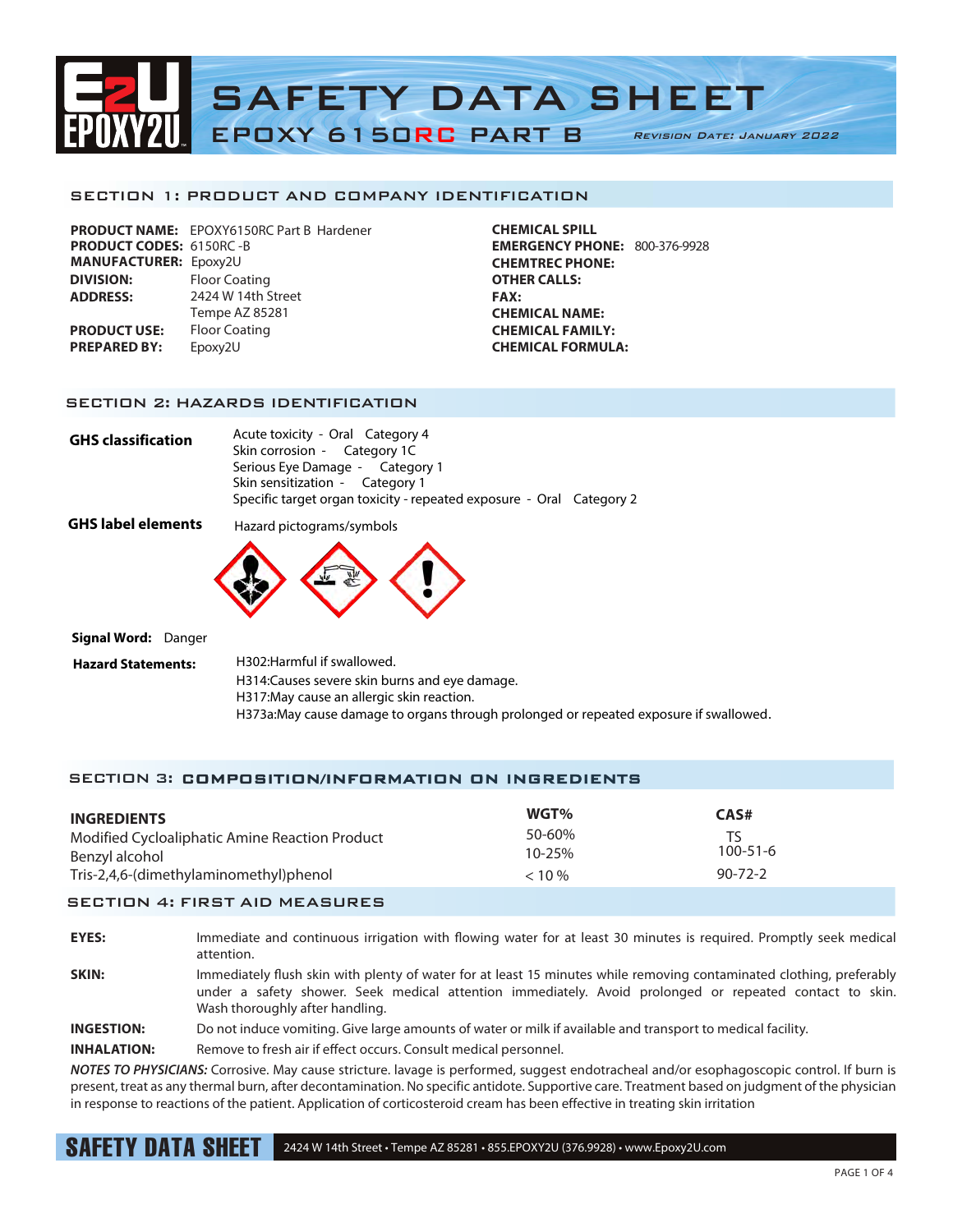

#### SECTION 5: FIRE-FIGHTING MEASURES

**FLAMMABLE LIMITS IN AIR (% BY VOLUME):** UPPER LIMITS: N/A LOWER LIMITS: N/A **FLASH POINT:** 213 °F (100.56°C) **METHOD USED:** PMCC **NFPA HAZARD RATING:** *4 = EXTREME; 3 = HIGH; 2 = MODERATE; 1 = SLIGHT; 0 = INSIGNIFICAN*T **NFPA HAZARD HMIS HAZARD CLASSIFICATION: CLASSIFICATION:** HEALTH: 2 HEALTH: FLAMMABILITY: 1 REACTIVITY: 0 REACTIVITY: OTHER: N/A OTHER: **EXTINGUISHING MEDIA:** Water Fog, Alcohol Foam, CO2, or Dry Chemical **FIRE FIGHTING PROCEDURES:** Wear positive pressure SCBA **UNUSUAL FIRE AND EXPLOSION HAZARDS:** Use full protective clothing (see section 8).

### SECTION 6: ACCIDENTAL RELEASE MEASURES

**LARGE SPILL:** Dike up and pump into appropriate containers. **SMALL SPILL:** Use noncombustible absorbent materials and shovel into suitable containers.

# SECTION 7: HANDLING AND STORAGE

**HANDLING AND STORAGE:**  Ground all transfer equipment. Hold bulk storage under a nitrogen blanket. This product should not come in contact with copper or copper-bearing alloys. Good general housekeeping procedure should be followed. Do not store near acids. Keep containers tightly closed in a dry, cool and well-ventilated place.

#### SECTION 8: EXPOSURE CONTROLS/PERSONAL PROTECTION

### **EXPOSURE GUIDELINE(S):** N/A

- **VENTILATION:** Control airborne concentration below the exposure guideline. Use only with adequate ventilation. Local exhaust ventilation may be necessary for some operations.
- **RESPIRATORY** Atmospheric levels should be maintained below the exposure guideline. When respiratory protection is required for **PROTECTION:** certain operations, use an approved air purifying respirator.
- **EYE PROTECTION:** Use chemical gogglesIf vapor exposure causes eye irritation, use a full-face respirator. Eye wash fountain should be located in immediate work area.
- **SKIN PROTECTION:** Use protective clothing impervious to this material. Selection of specific items such as gloves, boots, apron, or full-body suit will depend on operation. Safety shower should be located in immediate work area. Remove contaminated clothing immediately, wash skin area with soap and water, and launder clothing before reuse. Contaminated leather items, such as shoes, belts and watchbands, should be removed and destroyed.

#### SECTION 9: PHYSICAL AND CHEMICAL PROPERTIES

| <b>APPEARANCE:</b>     | Straw colored liquid.               | VAPOR PRESSURE < 10.37 mmHg                |      |
|------------------------|-------------------------------------|--------------------------------------------|------|
| <b>ODOR:</b>           | Amine Odor                          | VAPOR DENSITY (AIR = 1):                   | 5.88 |
| <b>PHYSICAL STATE:</b> | Liauid                              | SPECIFIC GRAVITY (H2O = 1):                | 1.01 |
| <b>BOILING POINT:</b>  | 405 $^{\circ}$ F (207 $^{\circ}$ C) | <b>viscosity:</b> $450mPa.s$ at $73F(23C)$ |      |

# SECTION 10: STABILITY AND REACTIVITY

**CONDITIONS TO AVOID (STABILITY):** Can react strongly with epoxy resins at elevated temperatures. **INCOMPATIBILITY (MATERIAL TO AVOID):** Epoxy resins under uncontrolled conditions.. **HAZARDOUS DECOMPOSITION OR BY-PRODUCTS:** Nitrogen oxides when burned. **HAZARDOUS POLYMERIZATION:** Will not occur.

SAFETY DATA SHEET

# 2424 W 14th Street • Tempe AZ 85281 • 855.EPOXY2U (376.9928) • www.Epoxy2U.com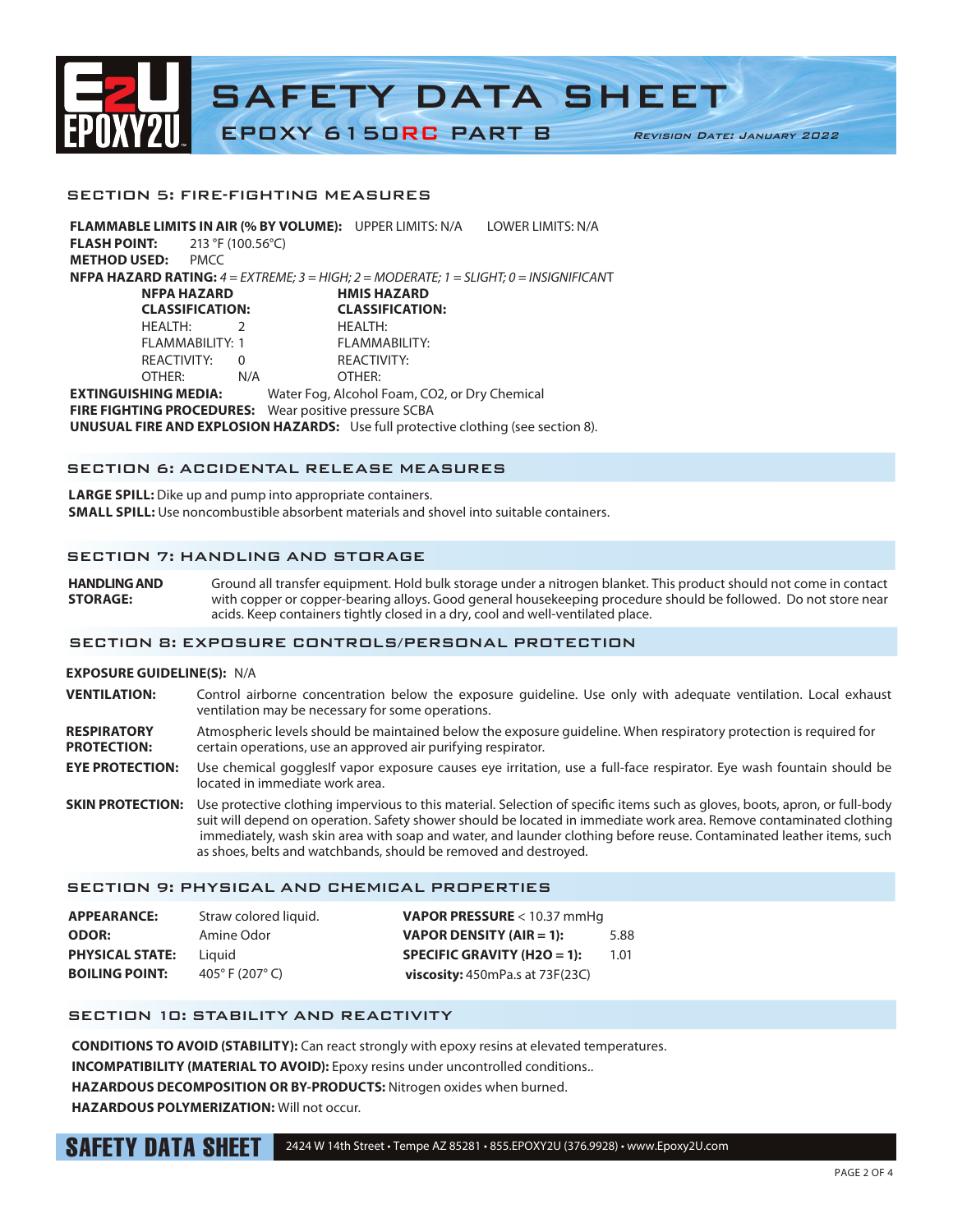

# SECTION 11: TOXICOLOGICAL INFORMATION

### **11.0 TOXICOLOGICAL INFORMATION**

11.1 Likely routes of exposure: N/A

11.2 Symptoms related to the physical, chemical and toxicological characteristics:

Ingestion: Ingestion may cause gastrointestinal irritation or ulceration. Ingestion may cause burns of mouth and throat. Aspiration

into the lungs may occur during ingestion or vomiting, causing tissue damage or lung injury.

Skin Contact: Prolonged or widespread skin contact may result in absorption of harmful amounts.

Irritation:

Skin: Brief contact may cause severe skin burns. Symptoms may include pain, severe local redness and tissue damage. Skin contact

has caused allergic skin reactions in certain sensitized individuals.

Eyes: May cause pain disproportionate to the level of irritation to eye tissues. May cause severe irritation with

corneal injury which may result in permanent impairment of vision, even blindness. Chemical burns may occur.

Inhalation: May cause allergic respiratory response. Excessive exposure may cause irritation to upper respiratory tract (nose and throat).

11.3 Delayed and immediate effects an d also chronic effects from short and long term exposure:

Carcinogen: This product contains no materials that are report ed as known or suspect carcinogens in levels above 0.1%. Mutagen: This product contains no materials that are reported as known or suspect mutagens in levels above 0.1%. Reproductive Hazard: This product contains no materials that are known or suspected of causing a reproductive hazard in levels above 0.1%.

11.4 Numerical measures of toxicity: N/A

## SECTION 12: ECOLOGICAL INFORMATION

12.1 Ecotoxicity: No information available.

12.2 Persistence and degradability: N/A

12.3 Bioaccumulative potential: N/A

12.4 Mobility in soil: N/A

12.5 Other adverse effects: N/A

# SECTION 13: DISPOSAL CONSIDERATIONS

# **13.1 Disposal methods:**

Preferred method of disposal includes incineration under controlled conditions in accordance with all local and national laws and regulations. The generation of waste should be avoided or minimized wherever possible. Untreated material is not suitable for disposal. Waste, even small quantities, should never be poured down drains, sewers or watercourses. Waste must be disposed of in accordance with federal, state and local environmental control regulations. This material, when properly mixed and cured with its resin component at the proper mix ratio, may be safely land filled. Contaminated packaging: mpty containers can only be disposed of when the remaining product adhering to the container walls has been removed. Hazard warning labels should be removed from the container only after it has been properly emptied.